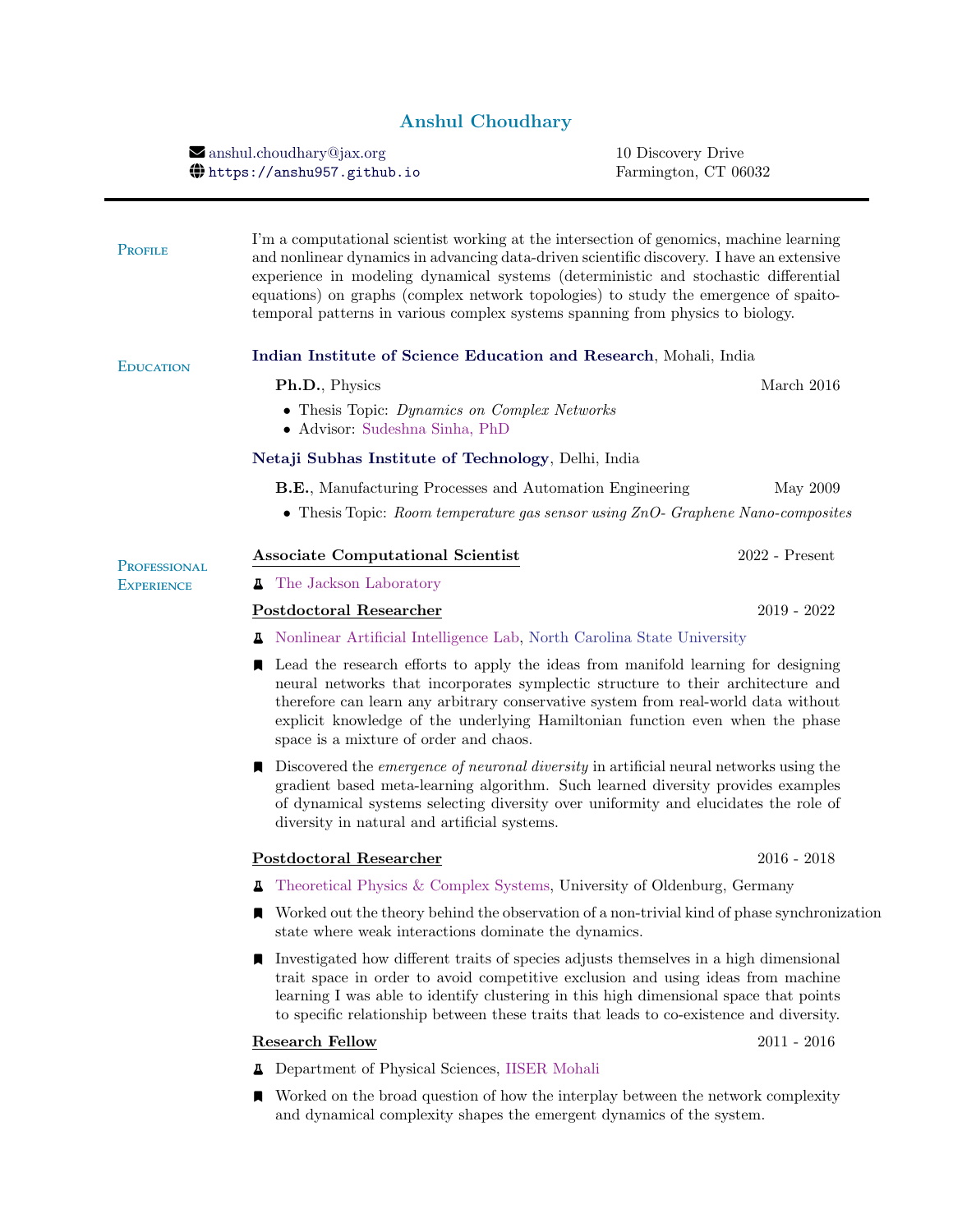#### Associate Consultant 2009 - 2011

- $\blacksquare$  [HCL Axon,](https://en.wikipedia.org/wiki/HCL_Axon) Bangalore, India
- ] Implemented business intelligence SAP modules for client's database.

#### Research Intern 2009

- **A** [National Physical Laboratory, Delhi.](https://www.nplindia.org)
- ] Designed a room temperature gas sensor for various industrial toxic gases using ZnO-Graphene nano-composites.

#### Programming

#### **TECHNICAL Skills**

- Python (PyTorch, NumPy, Pandas, Scikit-Learn, NetworkX, openCV), C++, SQL, LaTeX. Machine learning
	- Regression, classification, dimensionality reduction, clustering, deep neural networks, physics informed machine learning, meta-learning.

#### OS and environments

• Linux, Unix (bash), HPC, Git, GPU computing.

#### **JOURNAL PUBLICATIONS** Total number of peer-reviewed publications: 17 | Citations: 614 | h-index: 8

- 1. Choudhary, A., Saha, A., Krueger, S., Finke, C., Rosa Jr., E., Freund, J.A., Feudel, U. [Weak-Winner Phase Synchronization: A curious case of weak interactions](https://journals.aps.org/prresearch/abstract/10.1103/PhysRevResearch.3.023144) Physical Review Research 3(2),023144 (2021).
- 2. Choudhary, A., Lindner, J. F., Holliday, E. G., Miller, S. T., Sinha, S., Ditto, W. L. [Forecasting Hamiltonian dynamics without canonical coordinates](https://link.springer.com/article/10.1007/s11071-020-06185-2) Nonlinear Dynamics, 1–10 (2021).
- 3. Miller, S.T, Lindner, J.F., Choudhary, A., Sinha S., Ditto, W.L., [Negotiating the separatrix with machine learning](https://doi.org/10.1587/nolta.12.134) Nonlinear Theory and Its Applications, IEICE 12(2) (2021): 134-142.
- 4. Choudhary, A., Lindner, J. F., Holliday, E., Miller, S. T., Sinha, S., Ditto, W. L. [Physics enhanced neural networks learn order and chaos](https://doi.org/10.1103/PhysRevE.101.062207) Phys.Rev.E, 101(6): 062207, (2020).
- 5. Miller, S.T, Lindner, J.F., Choudhary, A., Sinha S., Ditto, W.L. [The scaling of physics-informed machine learning with data and dimensions](https://doi.org/10.1016/j.csfx.2020.100046) Chaos, solitons fractals: X , 5, 100046 (2020).
- 6. Chaurasia, S.S., Choudhary, A., Shrimali, M. and Sinha, S. [Suppression and Revival of Oscillations through Time-varying Interaction](https://doi.org/10.1016/j.chaos.2018.11.026) Chaos, Solitons and Fractals, 118 (2019)
- 7. Mitra, C., Kittel, T., Choudhary, A. , Kurths, J., and Donner, R. V., [Recovery time after localized perturbations in complex dynamical networks](https://doi.org/10.1088/1367-2630/aa7fab) New Journal of Physics, 19(10), 103004 (2017). Highlight: Selected for New Journal of Physics exclusive "Highlights of 2017" collection.
- 8. Rungta, P.D., Choudhary, A., Meena, C., Sinha, S. [Are network properties consistent indicators of synchronization?](https://doi.org/10.1209/0295-5075/117/20003) Europhysics Letters(EPL), 117:20003 (2017).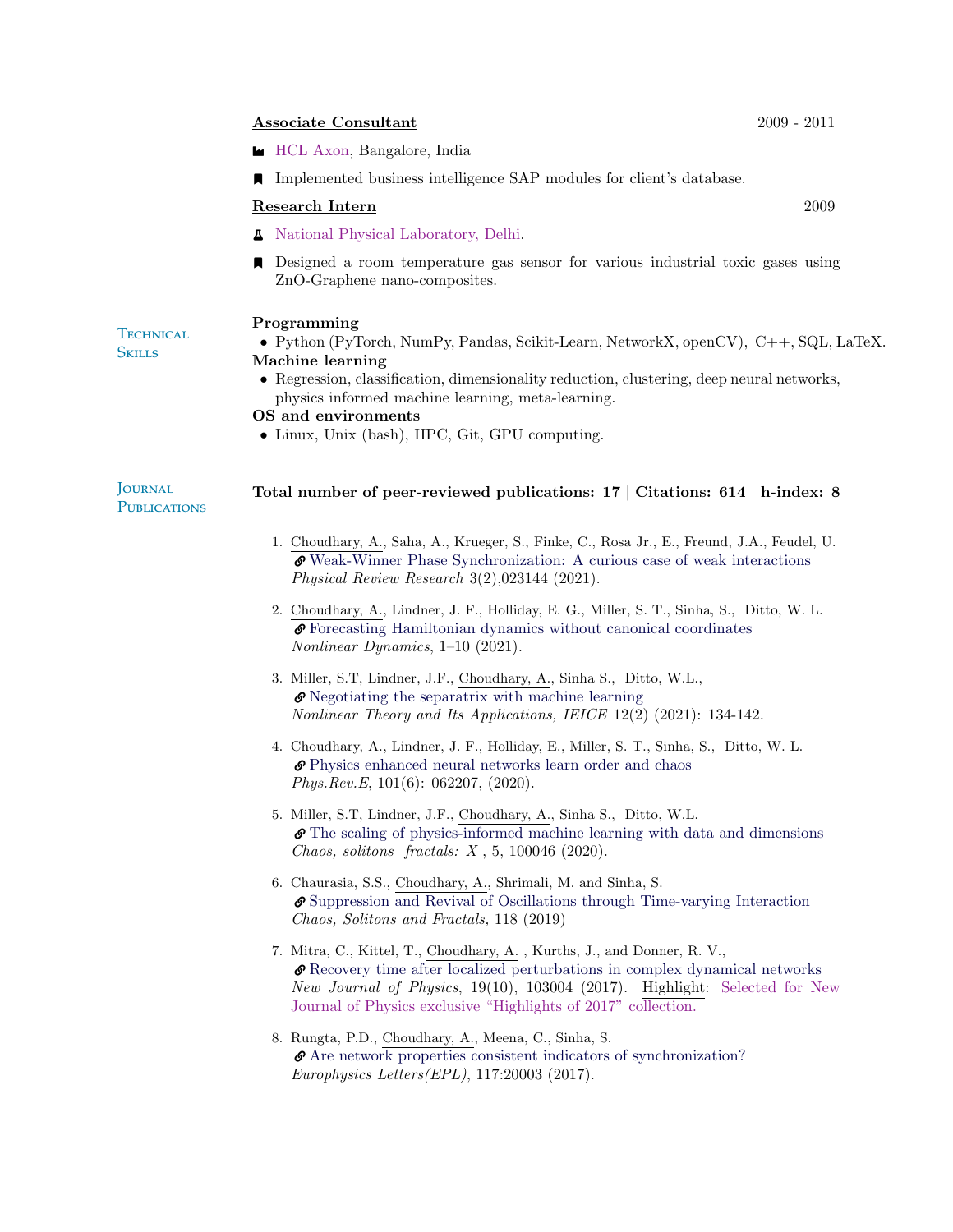| 9. Mitra, C., Choudhary, A., Sinha, S., Kurths, J., Donner, R.V.      |
|-----------------------------------------------------------------------|
| $\bullet$ Multiple-node basin stability in complex dynamical networks |
| <i>Phys.Rev.E</i> , 95: 032317, 2017.                                 |

- 10. Choudhary, A., Mitra, C., Kohar, V., Sinha, S. and Kurths, J. [Small-world networks exhibit pronounced intermittent synchronization](https://doi.org/10.1063/1.5002883) Chaos (Fast Track), 27(11),111101 (2017). Highlight: Featured article in Chaos (Issue: November 2017).
- 11. Choudhary, A., Kohar, V. and Sinha, S. [Preventing catastrophes in spatially extended systems through dynamic switchin](https://doi.org/10.1007/s12043-014-0926-z)g [of random interactions](https://doi.org/10.1007/s12043-014-0926-z) Pramana, 84:217-228, 2015.
- 12. Choudhary, A. and Sinha, S.  $\mathcal O$  [Balance of interactions determines optimal survival in multi-species communities](https://doi.org/10.1371/journal.pone.0145278) PLoS One, 10.1371 (2015).
- 13. Kohar, V., Ji, P., Choudhary, A., Sinha, S. and Kurths, J. [Synchronization in time-varying networks](https://doi.org/10.1103/PhysRevE.90.022812) Phys.Rev.E, 90:022812, 2014.
- 14. Choudhary, A., Kohar, V. and Sinha, S. [Noise enhanced activity in a complex network](https://doi.org/10.1140/epjb/e2014-50382-y) EPJ-B, 87:1-8, 2014.
- 15. Choudhary, A., Kohar, V. and Sinha, S. [Taming Explosive Growth through Dynamic Random Links](https://doi.org/10.1038/srep04308) Scientific Reports (Nature), 4:4308, 2014.
- 16. Kohar, V., Choudhary, A., Singh, K. P. and Sinha, S. [Verification of scalable ultra-sensitive detection of heterogeneity in an electronic](https://doi.org/10.1140/epjst/e2013-01875-2) [circuit](https://doi.org/10.1140/epjst/e2013-01875-2) EPJ-ST, 222:721-728, 2013.
- 17. Singh, G., Choudhary, A., Haranath, D., Joshi, A. G., Singh, N. and Pasricha, R.  $\mathcal{O}$  [ZnO decorated luminescent graphene as a potential gas sensor at room temperature](https://doi.org/10.1016/j.carbon.2011.08.050) Carbon, 50:385-394, 2012.
- 1. Choudhary, A., Radhakrishnan, A., Lindner, J. F., Sinha, S., Ditto, W. L. Neural networks embrace learned diversity Under review (2022).
- 2. Choudhary, A. and Feudel, U. Clustering in trait space leads to co-existence in a community competing for limited resources (2020).
- 3. Choudhary, A., Ramesh, A., Dutta, P.S., Feudel, U. Role of dispersal and nutrient heterogeneity in maintaining supersaturation state in a metacommunity (2020).
- 4. Singh, G., Choudhary, A., Sheshadri, T.R.  $\pmb{\mathscr{P}}$  [Excitation of Coherent States: Wave Function Development and Analysis](https://arxiv.org/abs/1412.0841) Arxiv: 1412.0841v1 (2014)

AWARDS AND **FELLOWSHIP** 

**PREPRINTS** 

- NSF early career travel award, USA (2021)
- Best Poster Presentation, Conference on Nonlinear Systems and Dynamics, IISER Mohali (2015)
- Visiting Research fellow, PIK, Potsdam, Germany (2014)